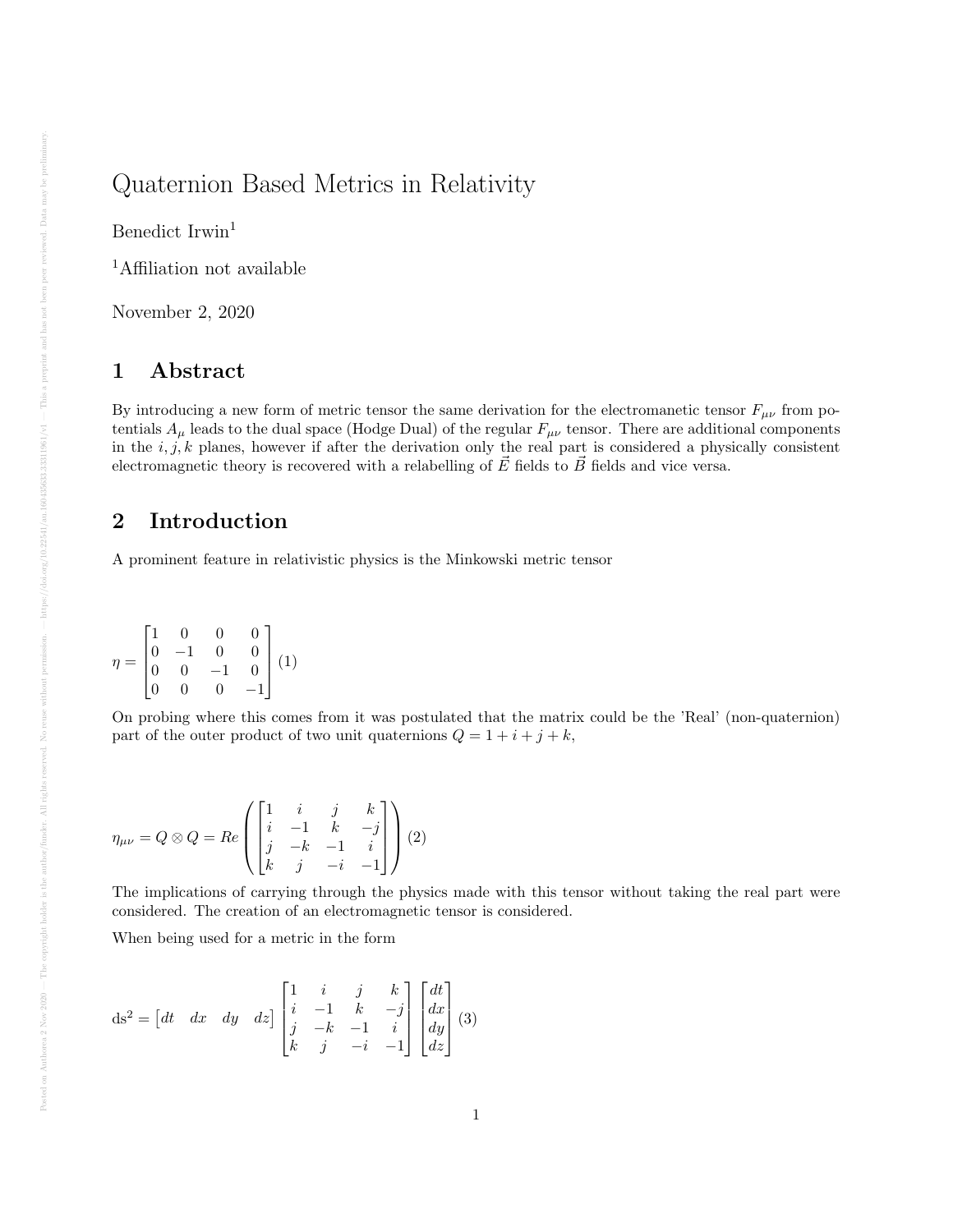$$
ds^{2} = \begin{bmatrix} dt & dx & dy & dz \end{bmatrix} \begin{bmatrix} 1 & i & j & k \\ i & -1 & 0 & 0 \\ j & 0 & -1 & 0 \\ k & 0 & 0 & -1 \end{bmatrix} \begin{bmatrix} dt \\ dx \\ dy \\ dz \end{bmatrix} (4)
$$

This would be equaivalent to a new type of number with the rules

$$
i \cdot i = -1
$$
  

$$
j \cdot j = -1
$$
  

$$
k \cdot k = -1
$$

 $i \cdot j = j \cdot i = 0$  $i\cdot k=k\cdot i=0$  $j \cdot k = k \cdot j = 0(5)$ 

This is similar to having 3 independant imaginary numbers or basis vectors. If this were an inner product then they are orthoganal but antiparallell with themselves. They form a NON-ASSOCIATIVE 'group' under a product with elements  $0, 1, i, j, k, -1, -i, -j, -k$ , this is an Abelian relationship as the non-Abelian properties of the quaternions was removed with the cross interactions. For example,

 $(i \cdot i) \cdot j = -1 \cdot j = -j$  $i \cdot (i \cdot j) = i \cdot 0 = 0$  $(a \cdot b) \cdot c \neq a \cdot (b \cdot c)(6)$ 

#### 3 Electromagnetism

This formulation would require

$$
\eta^{\mu\nu} = \frac{1}{1+i^2+j^2+k^2} \begin{bmatrix} 1 & i & j & k \\ i & -1 & -k & j \\ j & k & -1 & -i \\ k & -j & i & -1 \end{bmatrix} (7)
$$

This would require perhaps a normalisation of  $\frac{1}{\sqrt{2}}$  $\frac{1}{2}$  on each matrix.

For the potential 4 vector

$$
\mathbf{A}^{\mu} = (\varphi/c, A_x, A_y, A_z)(8)
$$

Then

$$
A_{\mu} = \eta_{\mu\nu} A^{\nu}(9)
$$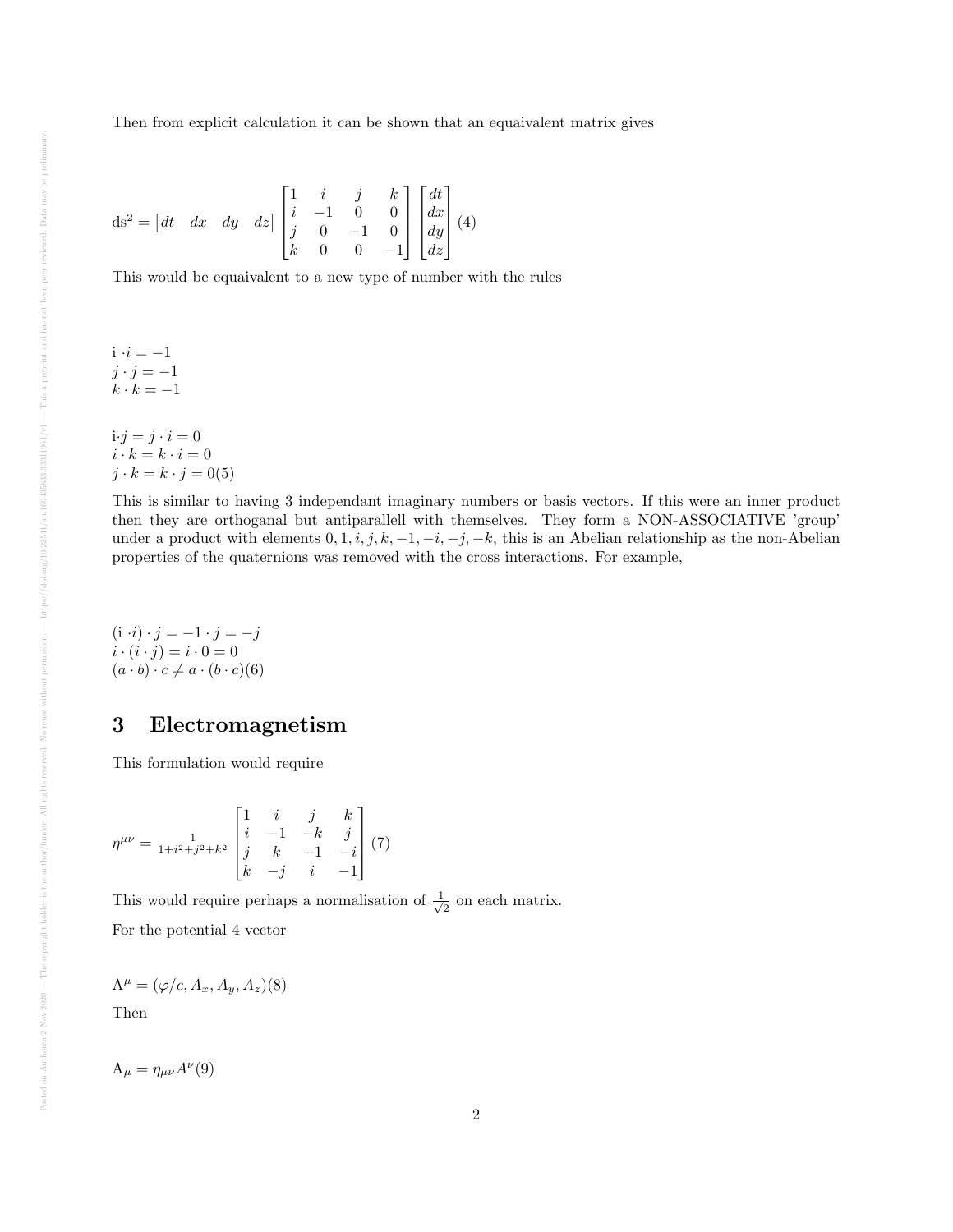Which gives

$$
A_{\mu} = \begin{bmatrix} \frac{\varphi}{c} + A_x i + A_y j + A_z k \\ \frac{\varphi i}{c} - A_x + A_y k - A_z j \\ \frac{\varphi j}{c} - A_x k - A_y + A_z i \\ \frac{\varphi k}{c} + A_x j + A_y i - A_z \end{bmatrix}
$$
  
= 
$$
\begin{bmatrix} \frac{\varphi}{c} \\ -A_x \\ -A_y \\ -A_z \end{bmatrix} + \begin{bmatrix} A_x \\ \frac{\varphi}{c} \\ A_z \\ -A_y \end{bmatrix} i + \begin{bmatrix} A_y \\ -A_z \\ \frac{\varphi}{c} \\ A_x \end{bmatrix} j + \begin{bmatrix} A_z \\ A_y \\ -A_x \\ \frac{\varphi}{c} \end{bmatrix} k(10)
$$

There are now hypercomplex four potentials from the real potential such that  $A_{\mu} \to A_{\mu} + B_{\mu}i + \Gamma_{\mu}j + \Delta_{\mu}k$ . Now, as usually defined we can create the tensor

$$
H_{\mu\nu} = (dA)_{\mu\nu} = \partial_{\mu}A_{\nu} - \partial_{\nu}A_{\mu}
$$
  
(11)

But with the hypercomplex components it is clear that  $H_{\mu\nu} = F_{\mu\nu} + I_{\mu\nu}i + J_{\mu\nu}j + K_{\mu\nu}k$  where

 $\mathrm{F}_{\mu\nu}=Re[H_{\mu\nu}]=\partial_{\mu}A_{\nu}-\partial_{\nu}A_{\mu}$  $I_{\mu\nu}=Im_i[H_{\mu\nu}]=\partial_\mu B_\nu-\partial_\nu B_\mu$  $J_{\mu\nu}=Im_j[H_{\mu\nu}]=\partial_\mu\Gamma_\nu-\partial_\nu\Gamma_\mu$  $K_{\mu\nu} = Im_k[H_{\mu\nu}] = \partial_\mu \Delta_\nu - \partial_\nu \Delta_\mu(12)$ 

This means that the real component  $F_{\mu\nu}$  is equal to th regular EM tensor

$$
\mathbf{F}_{\mu\nu} = \frac{1}{c} \begin{bmatrix} 0 & E_x & E_y & E_z \\ -E_x & 0 & -cB_z & cB_y \\ -E_y & cB_z & 0 & -cB_x \\ -Ez & -cB_y & cB_x & 0 \end{bmatrix} (13)
$$

However,

$$
F^{\alpha\beta} = \eta^{\alpha\gamma}\eta^{\beta\delta}F_{\gamma\delta}(14)
$$

Through explicit calculation this results in

$$
\text{Re}[\mathbf{F}^{\mu\nu}] = \frac{1}{2c} \begin{bmatrix} 0 & cB_x & cB_y & cB_z \\ -cB_x & 0 & E_z & -E_y \\ -cB_y & -E_z & 0 & E_x \\ -cB_z & E_y & -E_x & 0 \end{bmatrix}
$$

$$
= \frac{1}{2}G_{\gamma\delta} = \frac{1}{4}\varepsilon_{\alpha\beta\gamma\delta}F^{\alpha\beta}
$$

$$
(15)
$$